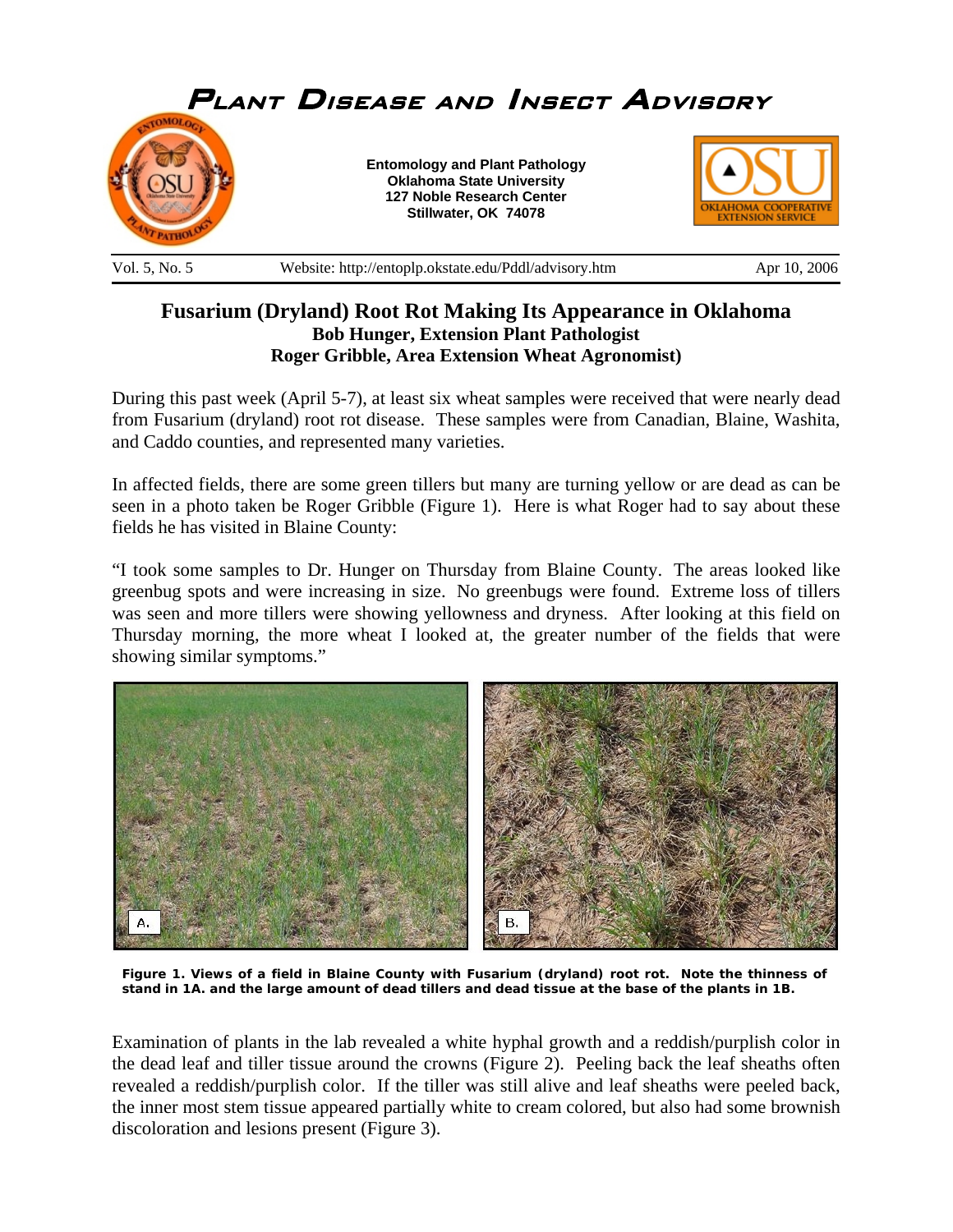

**Figure 2. Wheat tillers killed by the fungus**  *Fusarium* **(dryland root rot). Note the reddish/purplish color present on dead tissue that is consistent with the presence of**  *Fusarium***.** 

These symptoms are characteristic of the fungus *Fusarium*, which causes Fusarium root rot (also called dryland root rot). It is possible that other root rot fungi (for example, *Bipolaris* the cause of common root rot) also are present, but *Fusarium* is the most obvious. Usually root rot symptoms are not so strikingly obvious until wheat is headed. At heading, if there is drought stress on the wheat, the heads will turn white and either be sterile or have shriveled grain. This results from the plant not being able to transport water to the head because the water

movement system in the plant has been impaired or destroyed by the root rot infection in the lower part of the tillers or in the crown.

The root rot caused by *Fusarium* is favored by warm and dry conditions, which Oklahoma certainly had last fall and winter. Hence, an early planting date last fall coupled with the warm and dry weather this winter were ideal for *Fusarium* to invade wheat plants and cause this root rot. There's nothing that can be done at this point if you have a field showing a high incidence of these symptoms other than to graze-out the field. Again, here are a few additional comments from Roger:



"If producers visit with you about these fields, they need to have their crop insurance adjusters out as soon as possible. There won't be enough tillers to make hay and harvest will be out of the question due to loss of tillers. My best guess would be to graze those areas that are infested with the root rots."

**Figure 3. Individual wheat tiller that is still partially alive, but is infected with the fungus Fusarium. Note the brownish discoloration of the tiller and the reddish/purplish color present.**